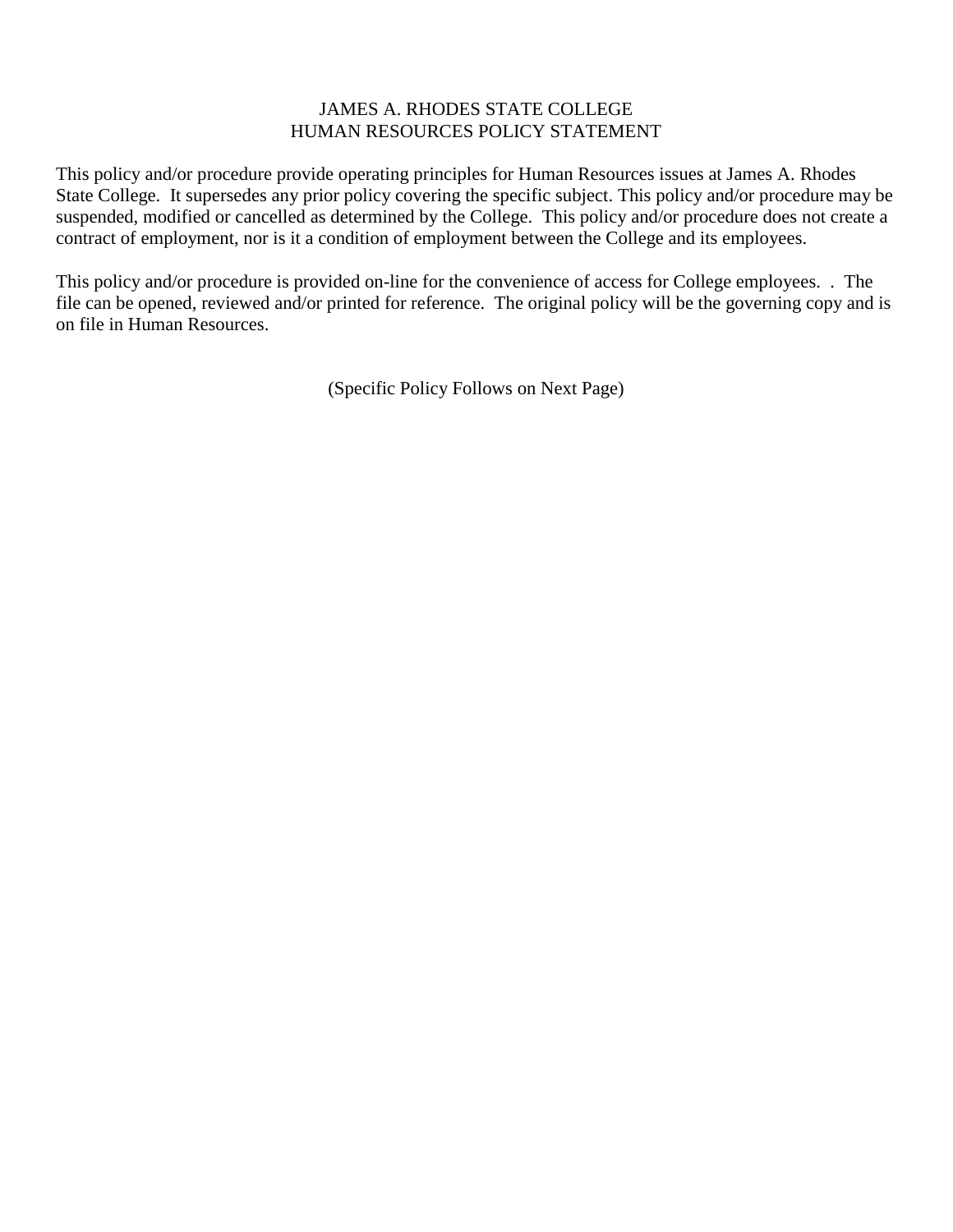## EMPLOYEE EDUCATIONAL TUITION REIMBURSEMENT/WAIVER POLICY

Policy 6.9 BOT 3-16-93 Revised 4-17-07 Revised 6-23-08 Revised 11-14-12

Applies to: Faculty and Staff

**Policy** 

In the interest of encouraging and aiding College personnel to plan and implement educational programs for professional development and continuing education, employees of James A. Rhodes State College may receive tuition and general fee reimbursement or tuition and fee waiver for credit courses taken subject to the following criteria:

- A. Courses taken at James A. Rhodes State College.
	- 1. Applicant must be a James A Rhodes State College employee and must be assigned to a regular, annual renewable position with at least a 50% FTE or an adjunct faculty member who has completed an active work assignment within the previous twelve (12) months. Employees assigned to grant funded positions are not eligible, unless the grant has funded this benefit.
	- 2. Administrative staff, faculty, professional/technical staff, and support staff must have completed one year of employment prior to the beginning of the semester for which waiver is requested.
	- 3. Employee must continue employment with James A. Rhodes State College throughout the period of educational enrollment, or forfeit this benefit. Exception: An adjunct faculty member will be eligible for one additional academic semester, including summer term, after the semester of their educational enrollment.
	- 4. Course(s) must be taken outside scheduled working hours. Exceptions for non-faculty: one course per semester may be taken during work hours as long as the supervisor approves, and the lost work time is made up (lunch hour will not qualify for make-up of lost time). Also, the exception applies only if suitable courses are not available outside of normal work hours. If an individual has exhausted all evening or week-end courses applicable to the individual's educational pursuit, the College will consider the request on a case by case basis.
	- 5. Employee should contact the Financial Aid Office to determine if they are eligible for additional sources of financial aid. The James A. Rhodes State College reserves the right to require the employee to apply for aid programs. If an employee receives financial aid which may only be applied toward tuition, and the amount is less than the total tuition required, the College will waiver the balance of the tuition due.
	- 6. Employee must have approvals to take a course from their supervisor or division dean (if appropriate), the appropriate executive staff member, and the president prior to enrollment.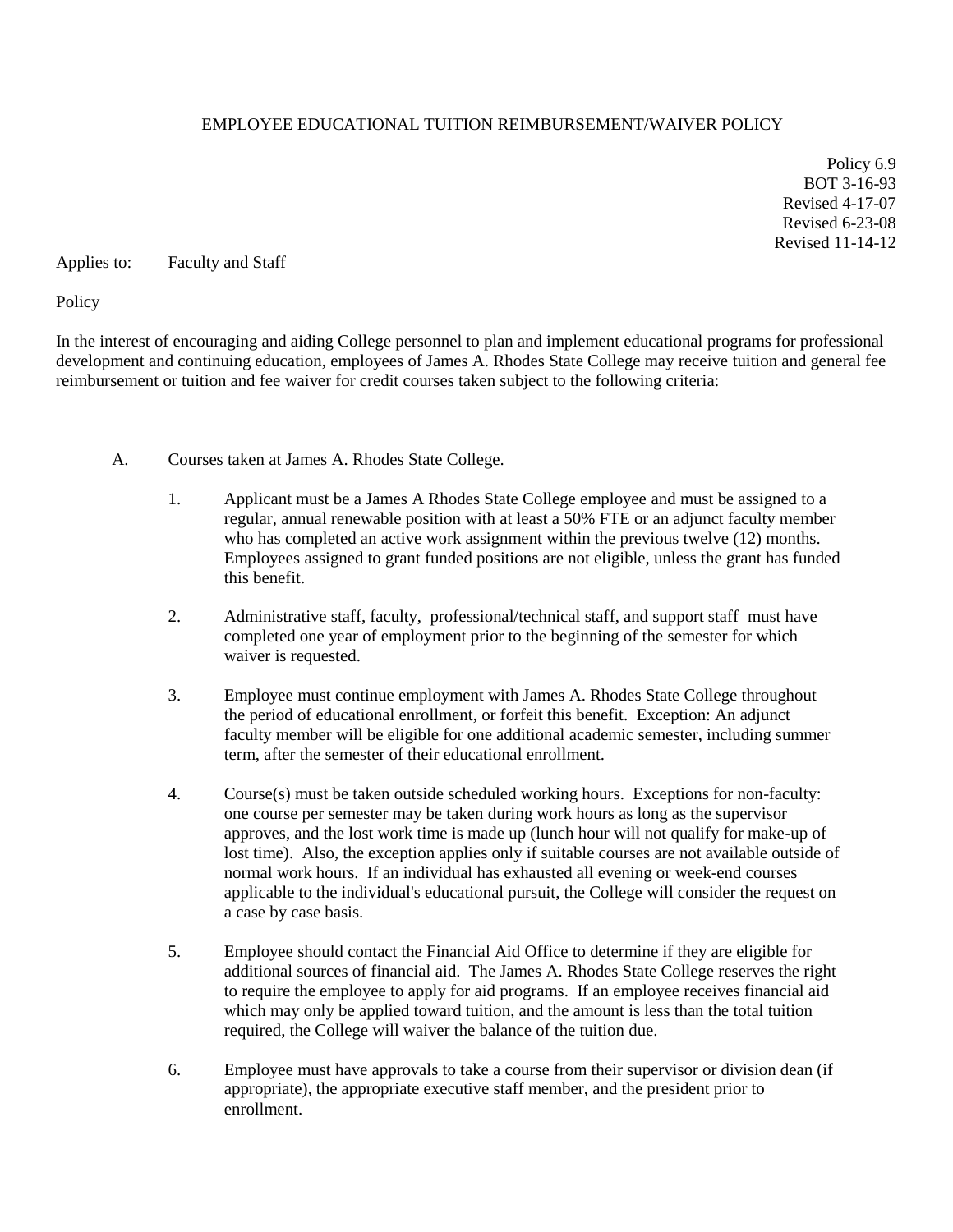- 7. Any credit course offered at James A. Rhodes State College is available to any eligible employee. Employee should review course credit with appropriate registration personnel prior to enrollment.
- 8. A completed and approved application, plus satisfactory completion of the course, will allow 100% of the employee's tuition and fees to be waived by the College's business office. Applicant must submit evidence of having satisfactorily completing course to business office.
- 9. Adjunct faculty may enroll for as many credit hours as they are currently teaching or taught during their last semester with a maximum of 3 credit hours per semester and a maximum of 12 credit hours per fiscal year.
- 10. Failure to comply with any of the above provisions will result in the employee paying for 100% of the tuition and fees.
- B. Courses taken for credit at other institutions (not James A. Rhodes State College)
	- 1. Applicant must be a James A. Rhodes State College employee and must be assigned to a regular, annual renewable position with at least a 50% FTE. Employees assigned to grant funded positions are not eligible, unless the grant has funded this benefit.
	- 2. Administrative staff, faculty, and professional/technical staff and support staff must have completed one year of employment prior to the beginning of the semester for which reimbursement is requested.
	- 3. Employee must continue employment with James A. Rhodes State College throughout the period of educational enrollment, or forfeit this benefit. Those enrolled for study during an off-duty semester or leave of absence period will be reimbursed at the end of the off-duty (or leave) semester following the enrollment period. The rate of reimbursement will be one semester's reimbursement for each semester worked after returning from off duty or leave.
	- 4. Course(s) must be taken outside scheduled working hours. Scheduled working hours may be adjusted with the concurrence of the supervisor/Dean and executive staff member.
	- 5. Employee is responsible for paying tuition and general fees at the time of enrollment.
	- 6. Penalties imposed by the institution of enrollment for irregular enrollment procedures will not be reimbursed.
	- 7. Employees receiving aid under any educational grant or financial aid program will be reimbursed only for the amount of tuition and eligible fees not paid by that program. The James A. Rhodes State College reserves the right to require the applicant to apply for financial aid programs.
	- 8. Employee must have approval to take a course from their supervisor or division dean (if appropriate), the appropriate executive staff member, and the president prior to enrollment.
	- 9. Reimbursement will be in the amount of three-fourths (75%) of the tuition and general fee costs with a maximum of two-thousand dollars (\$2000) reimbursed during any fiscal year.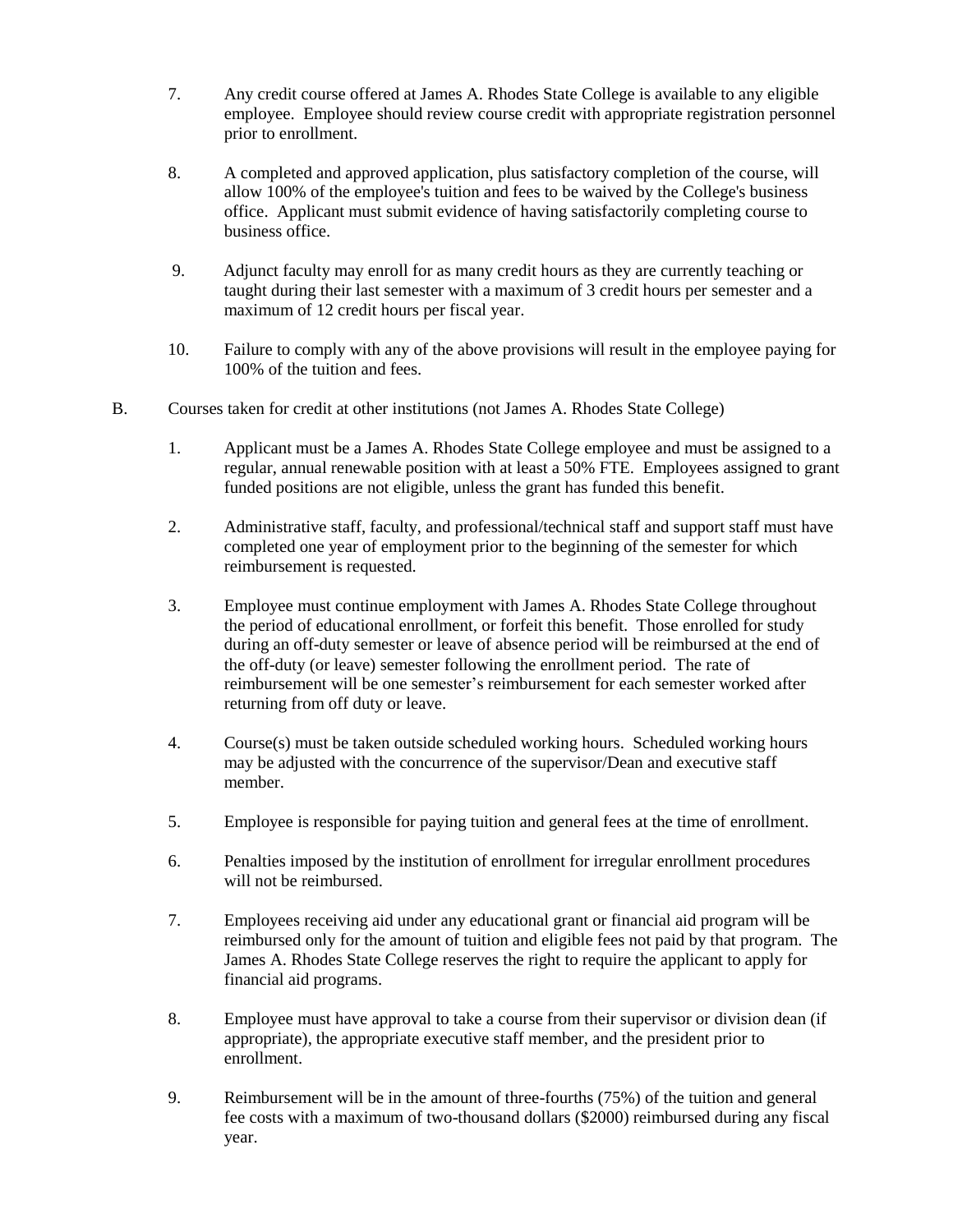- 10. Only courses applicable toward an approved degree or related to the improvement of performance in specifically assigned duties will be approved.
- 11. Applicant must submit evidence of having satisfactorily completed course requirements and a copy of his/her paid tuition and general fee statement (must show tuition and general fee details) to the College's Business Office. Then the applicant will be entitled to reimbursement for tuition and general fee costs including "out-of-state" tuition costs. General fees include registration fees and, for an on-line course, it includes the technology fee. Parking fees, legal service fees, book costs, etc. are not eligible for reimbursement. Also, the employee is responsible for notifying the College's Business Office in writing of any changes in class or amount of tuition or fees paid.
- 12. Failure to comply with any of the above provisions will result in the applicant losing eligibility for tuition reimbursement.
- 13. Work Commitment

 An employee who receives tuition reimbursement agrees to continue to work at Rhodes State College in their current position or another position for a minimum of three (3) fiscal years after receiving the tuition reimbursement. Failure to comply with this proviso will result in the employee reimbursing the College for the tuition reimbursement monies received on the following basis:

- **Leave with no service to the College owe 100% of tuition reimbursement** monies received.
- Leave after one year's service owe 67% of tuition reimbursement monies received.
- Leave after two year's service owe 33% of tuition reimbursement monies received.
- Leave after three year's service owe nothing.

 If an employee is involuntarily terminated by the College (i.e., discharged for cause, laid off, etc.), the above reimbursement provision will not apply.

The College reserves the right to deduct tuition reimbursement monies owed to the College from the final pay(s) of an employee who violates the work commitment described in this paragraph.

## C. Procedures

Applicant should complete the tuition reimbursement/waiver form and submit it to his/her supervisor prior to beginning class (es). The supervisor should consult with the Director, Human Resources for conformity to policy guidelines; then approve or disapprove the request. If approved, the form requires the approvals of the appropriate executive staff member and the president. (If the applicant reports directly to an executive staff member then the executive staff member approves/disapproves, and seeks the president's approval.) Once approval or disapproval has been finalized, the supervisor should inform the applicant, and forward the form to the Human Resources Office and a copy of the approved form to the applicant.

For credit courses at James A. Rhodes State College, a completed and approved application will allow the tuition and fees for the approved course(s) to be waived 100% by the College's Business Office. Applicant should send a copy of grade or satisfactory completion of the course to the Business Office upon completion of the approved course(s). For credit course(s) taken at